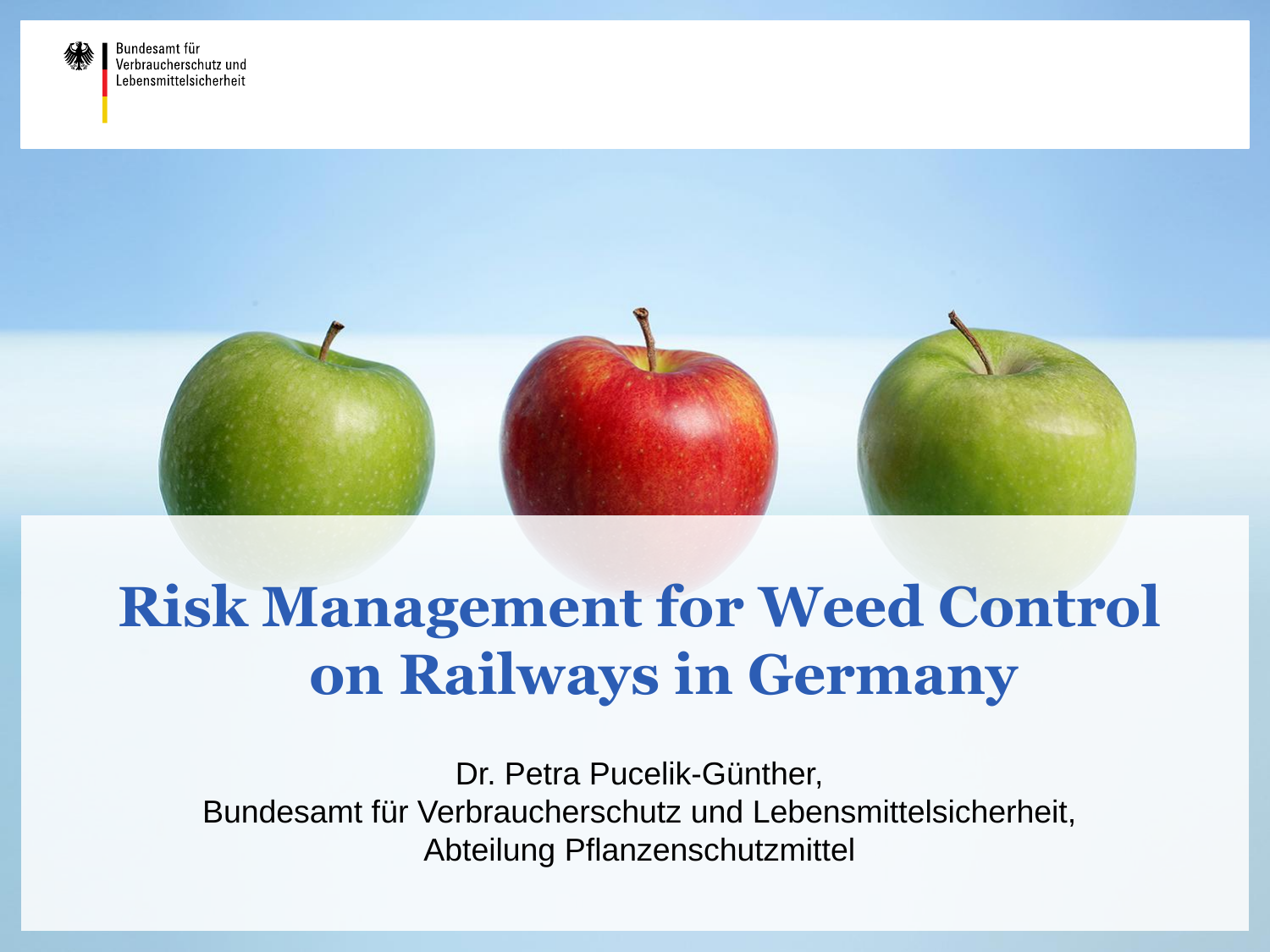#### **Outline**

Bundesamt für Verbraucherschutz und Lebensmittelsicherheit

- • **Introduction**
- • **Regulatory Framework in Germany**
- • **Environmental Risk Assessment**
- • **Special Risk Mitigation Measures**
- • **Conclusions**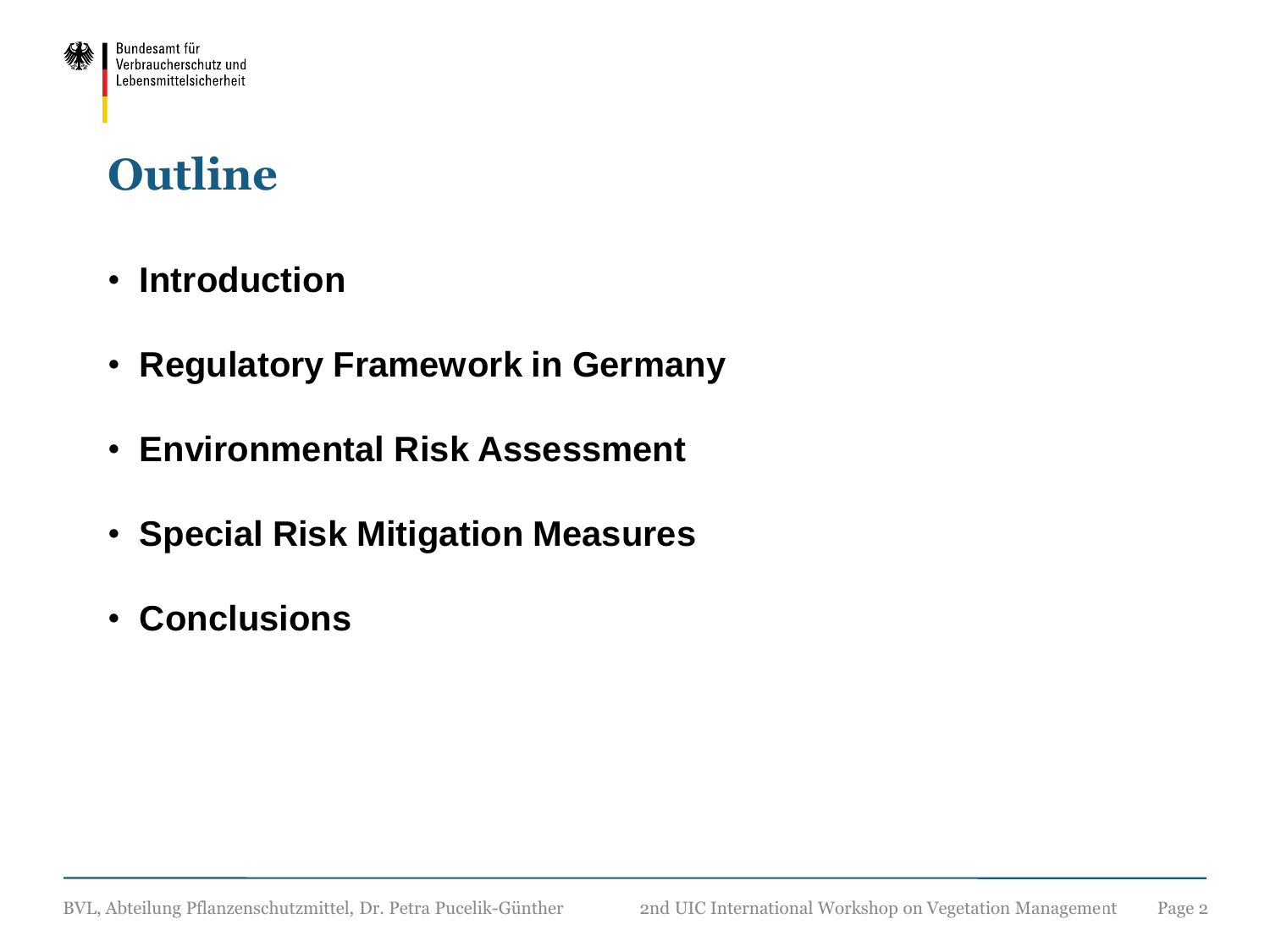

- **Herbicide application on railways – special conditions**
- **No harmonised scenarios on EU level**
- **no natural soil profile**
	- **degradation**
	- **sorption**
- **special application technique**



 **not covered by standard studies and guidance**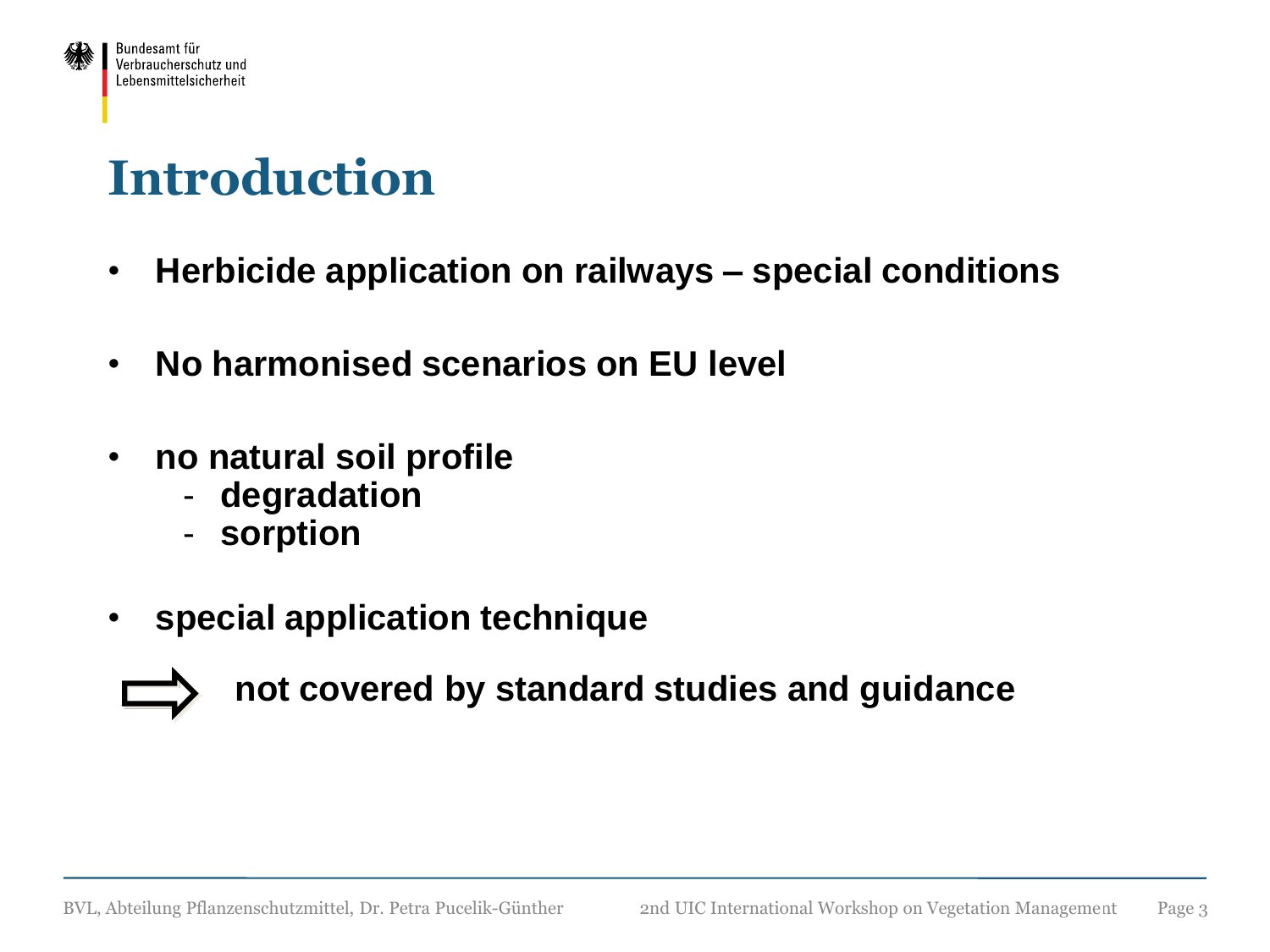

# **Regulatory Framework in Germany**

- **Regulation (EC) No 1107/2009 - placing on the market of PPPs**
- **German Plant Protection Act**
- **Regular authorisation as plant protection product**
- **For 10 years (Directive 91/414/EEC) / until renewal of active substance in EU**
- **Authorisation for special uses on railways necessary**
- **Permission for each use by Federal Railway Authority**
- **Currently 3 actives: glyphosate, flazasulfuron, flumioxazin**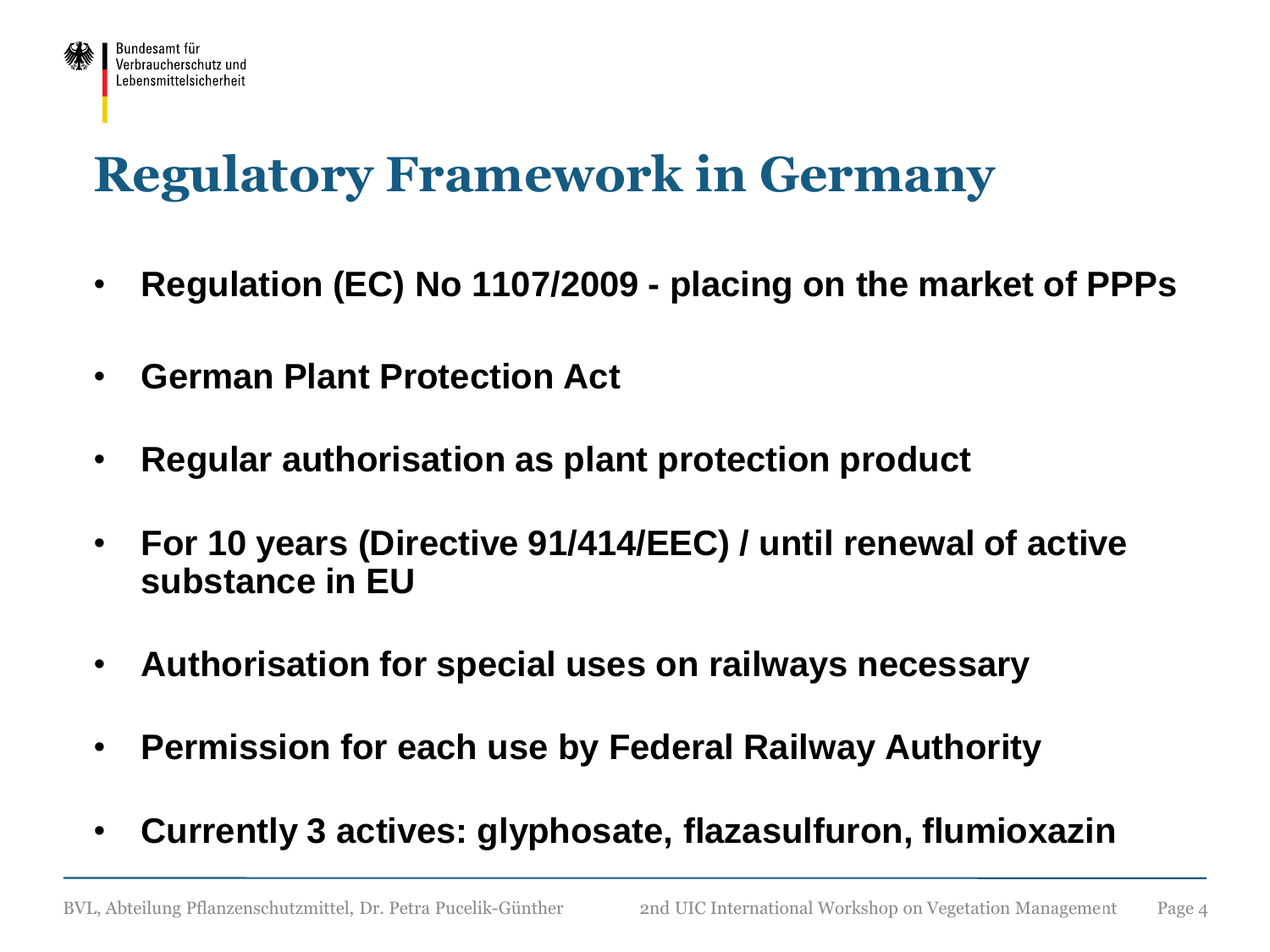

# **Data Requirements**

- **Environmental Fate:**
	- **Degradation in soils from 3 selected railway locations**
	- **Sorption in soils from 3 selected railway locations**
	- **PEC-calculations with specific railway scenarios**
- **Health and Ecotoxicology:**
	- **According to Regulation (EU) No 284/2013 for herbicides**
	- **Specific drift values**
- **Efficacy:**
	- **Tests according to EPPO Standard PP1/117 or former BBA Guidelines**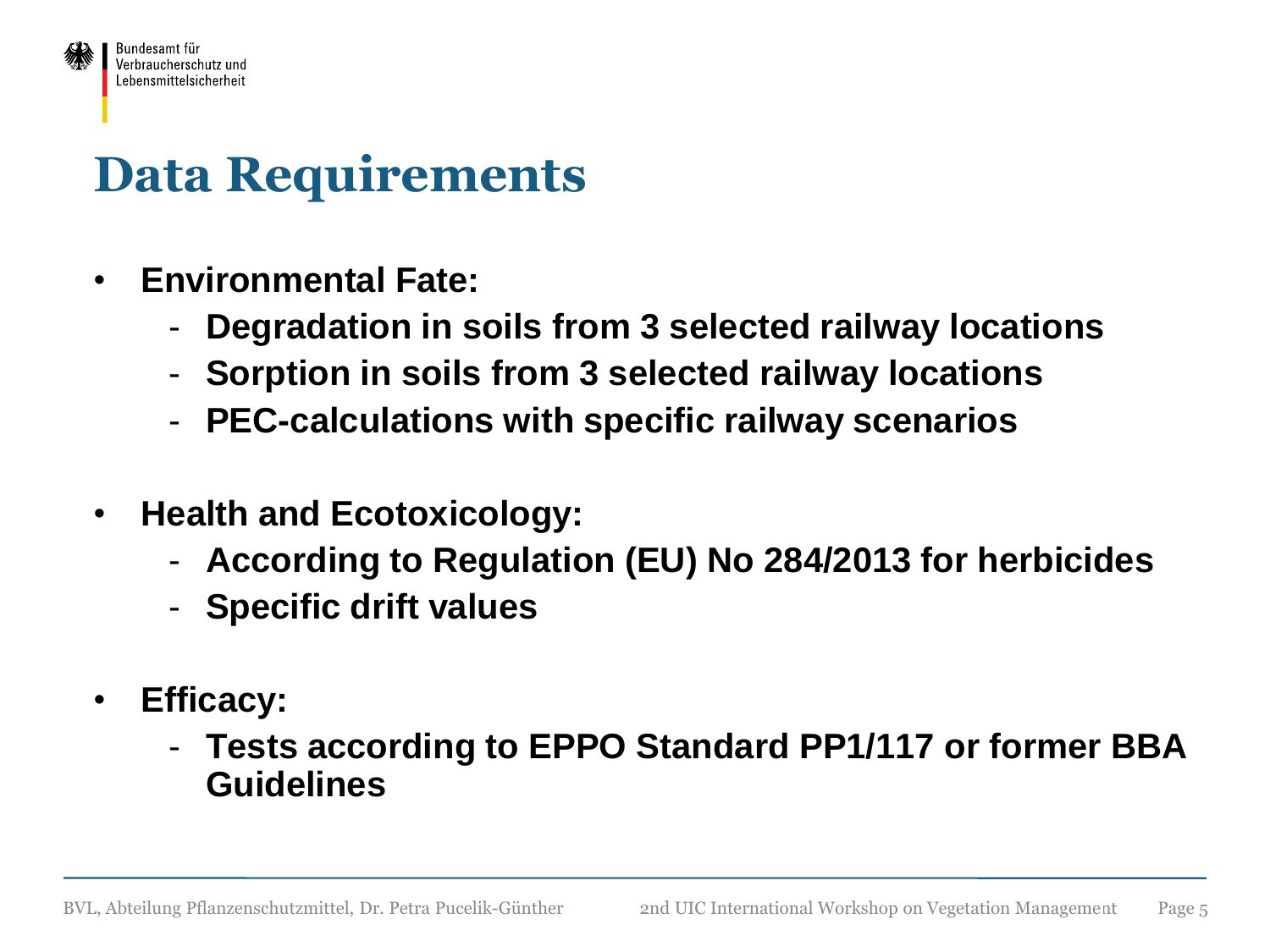

**Specific Drift values**

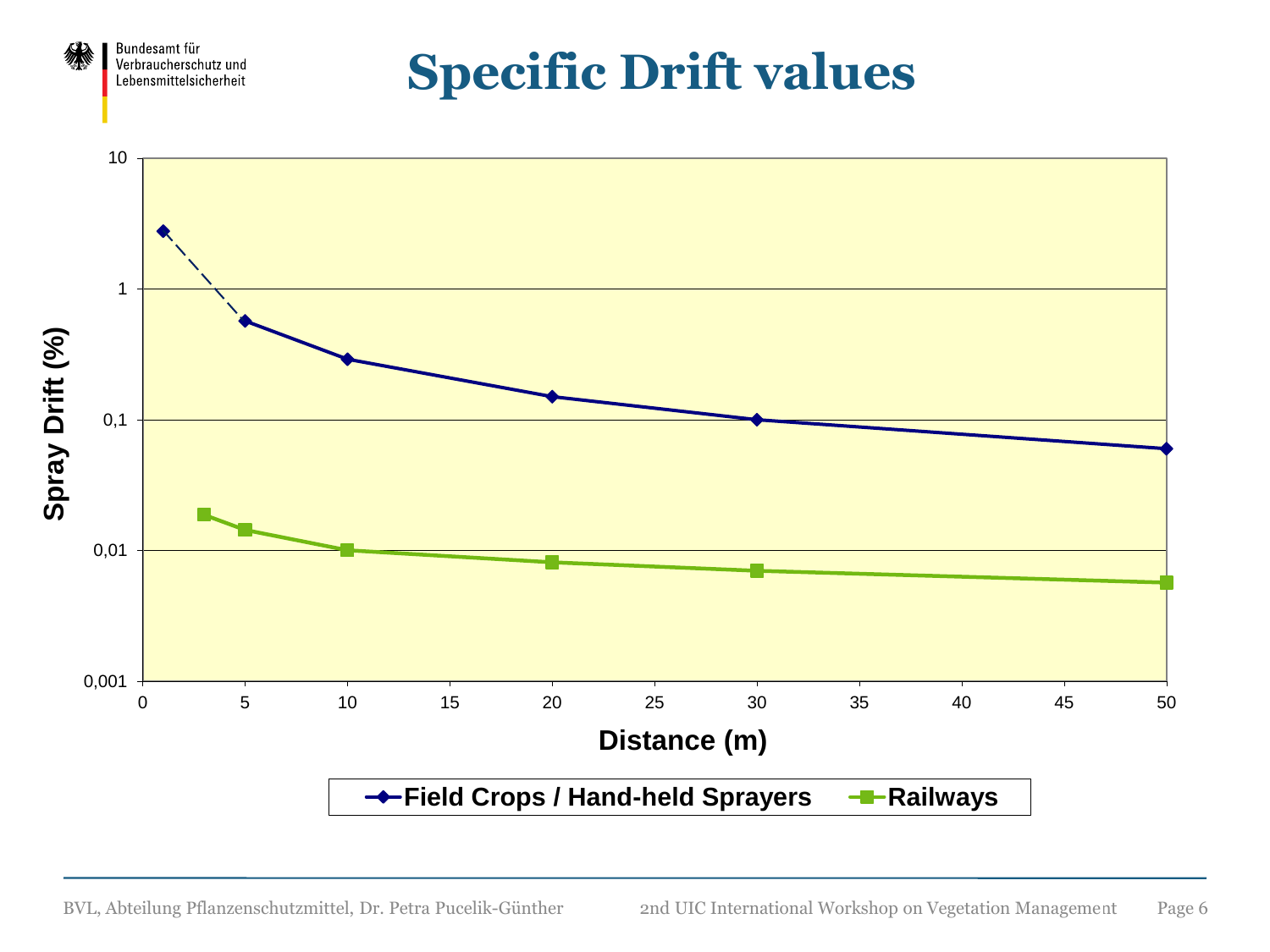

#### **Risk Assessment - Groundwater**



**Higher concentration in leachate as compared to agricultural use**

**Special Groundwater Scenarios:**

- **High content of course material**
- **Low water capacity**
- **Low content of organic carbon**
- **Reduced sorption of actives**
- **High annual rainfall (up to 1826 mm/year)**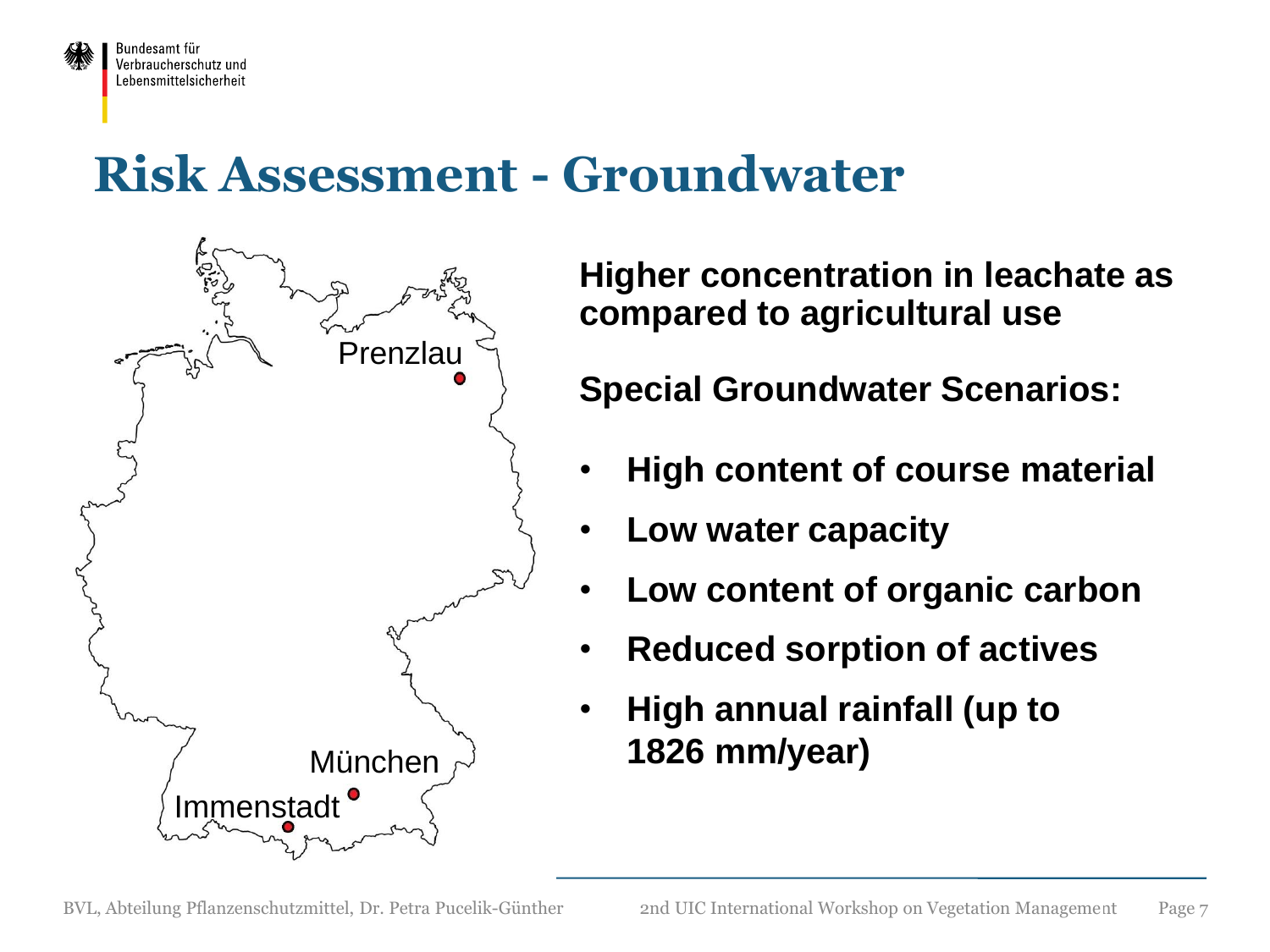

#### **Risk Assessment - Groundwater**

- **Special scenarios for modelling leaching for railway applications - 3 selected locations**
	- **Input parameters from studies with soils from these locations**
	- **Soil profiles:**
		- Texture
		- Organic Carbon Content
		- pH
	- **Special climate data from these locations**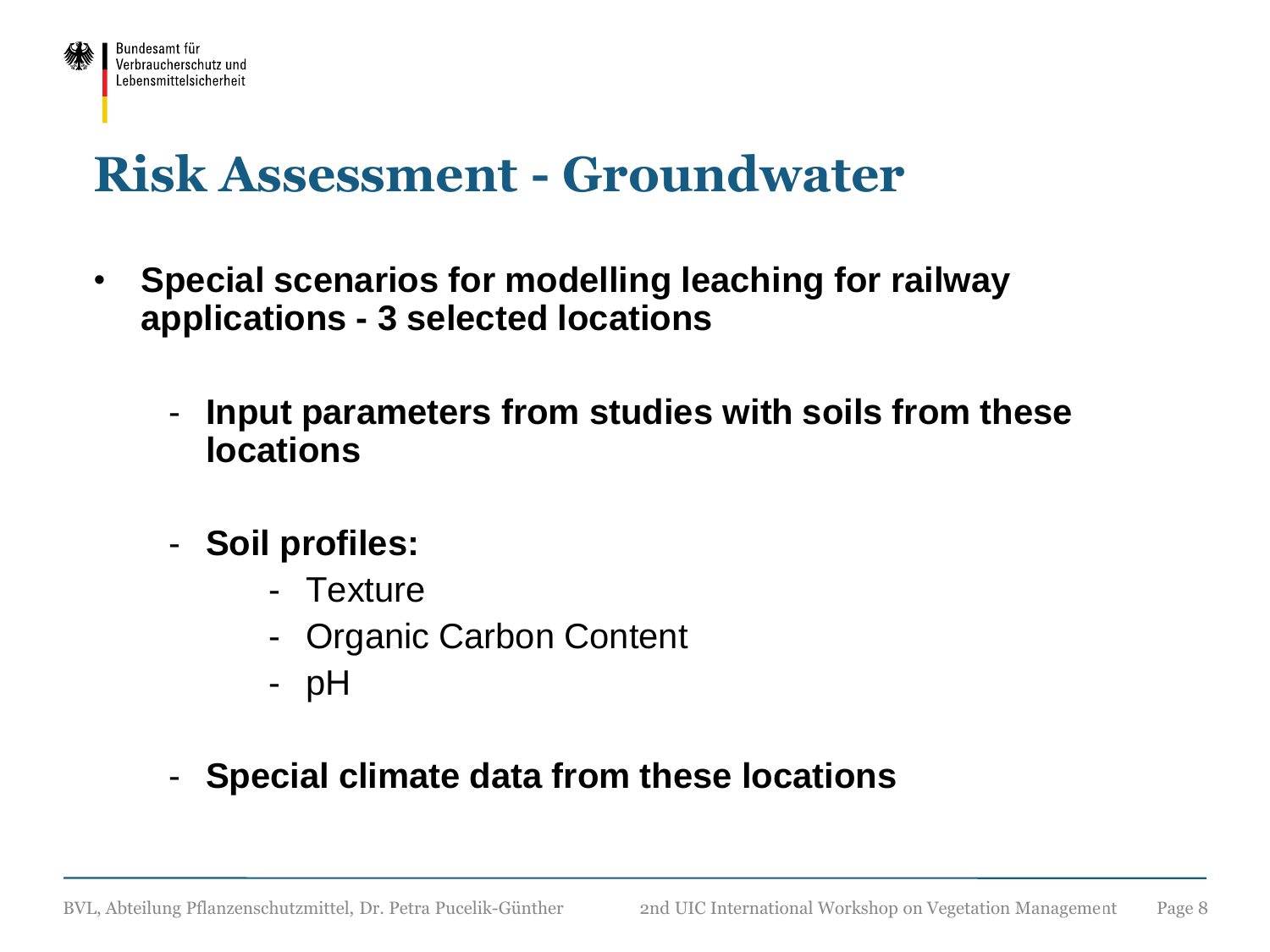#### **Risk Management - Groundwater**

Bundesamt für Verbraucherschutz und Lebensmittelsicherheit

- **Protection of groundwater in its entirety, irrespective of its use**
- **No special restrictions for water protection areas by BVL**
- **Stipulation of maximum annual amount of active substance on the same area (taking into consideration all products containing the active substance)**
- **Stipulation of frequency (e.g. every 2nd year) of applications on the same area (taking into consideration all products containing the active substance)**
- **Additional restrictions for vulnerable areas possible by Federal Railway Authority (consultation of Federal State authorities during process of permission for use)**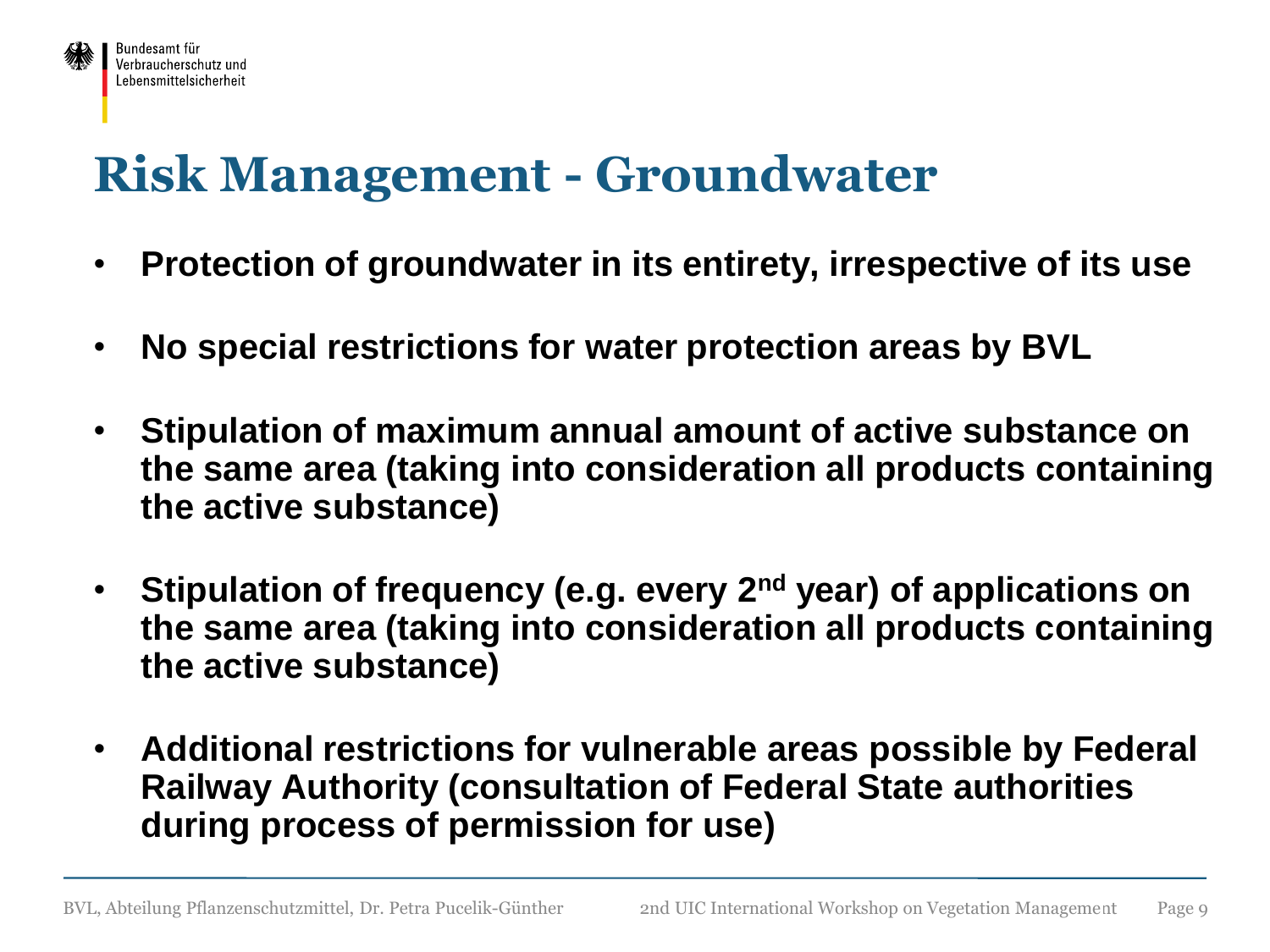

#### **Risk Assessment – Aquatic Organisms**

- **Calculations of PEC-Values for Surface Waters** 
	- **Standard water body (1 m wide, 30 cm deep)**
	- **Exposure by** 
		- drift (specific drift values)
		- volatilisation (national assessment)
		- runoff (national assessment)
		- drainage (national assessment)
- **Use of Toxicity Exposure Ratios according to Regulation (EU) No 546/2011**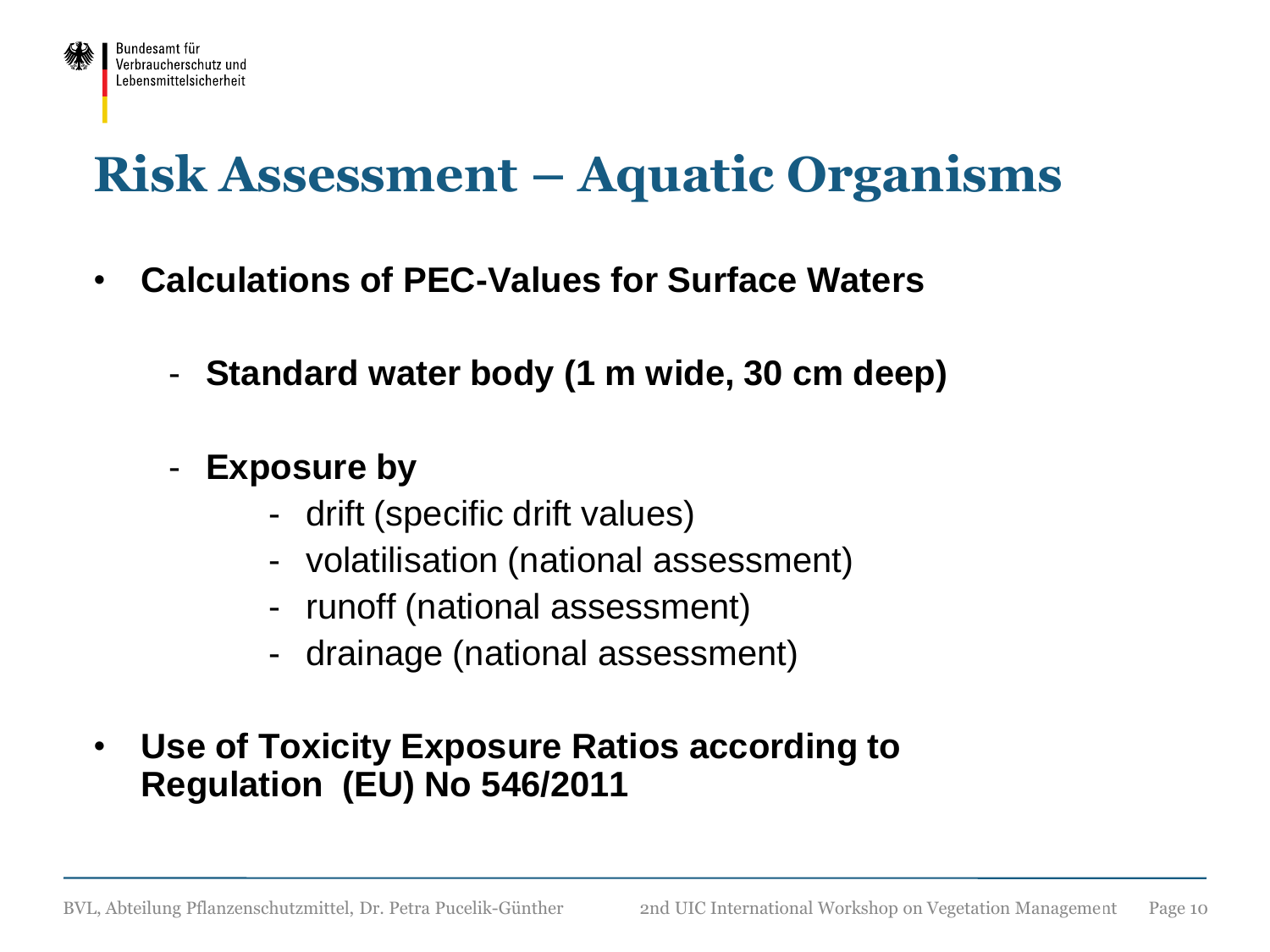

# **Risk Assessment– Terrestrial Organisms**

- **Calculations of PEC-Values for adjacent areas** 
	- **Exposure by drift**
	- **Exposure by volatilisation (national assessment)**

• **Use of Toxicity Exposure ratios according to Regulation (EU) No 546/2011**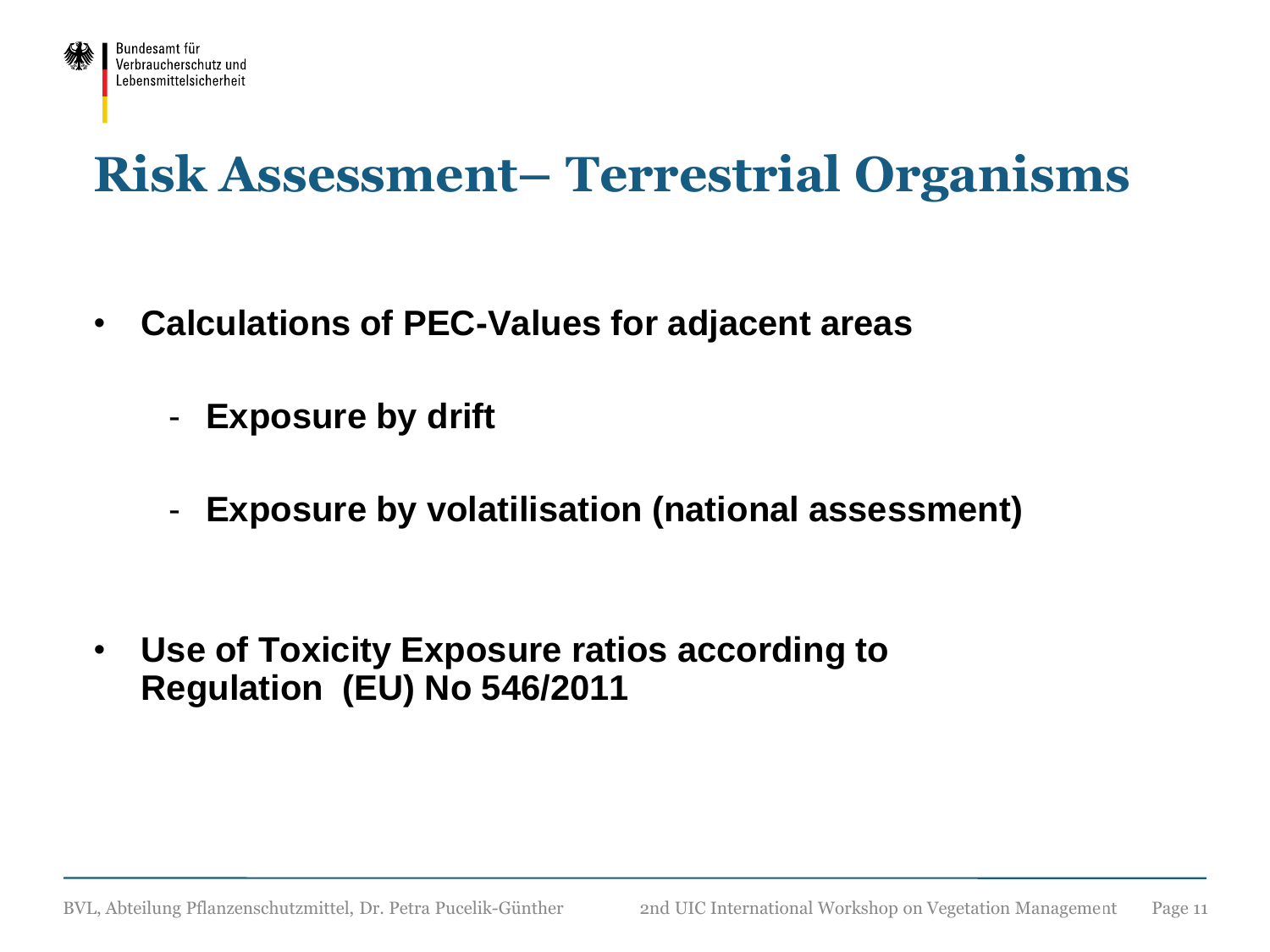

# **Risk Management – Non-Target Organisms**

- **Risk mitigation measures:**
	- **No additional drift reducing technique available**
	- **Buffer zones**
	- **Stipulation of frequency (e.g. every 2nd year) of applications on the same area**
	- **Restriction of application rate or number of applications on the same area per year**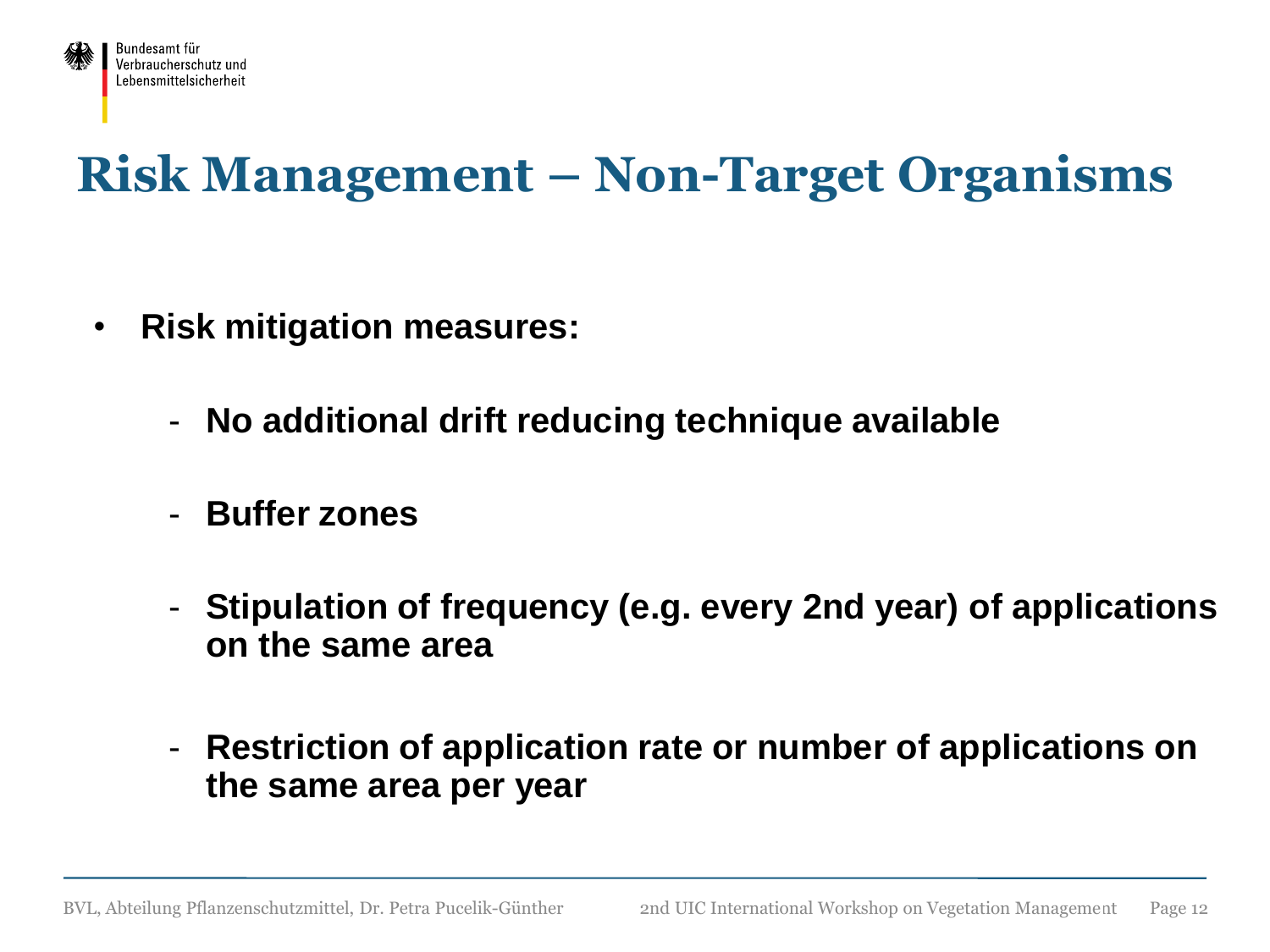

#### **Reporting**

• **Federal Railway Authority is requested to report all permissions given during each year to BVL** 

- **Number of permissions**

- **Products or active substances**
- **Validity period of permission**
- **Category of use (e.g. railways, invasive species)**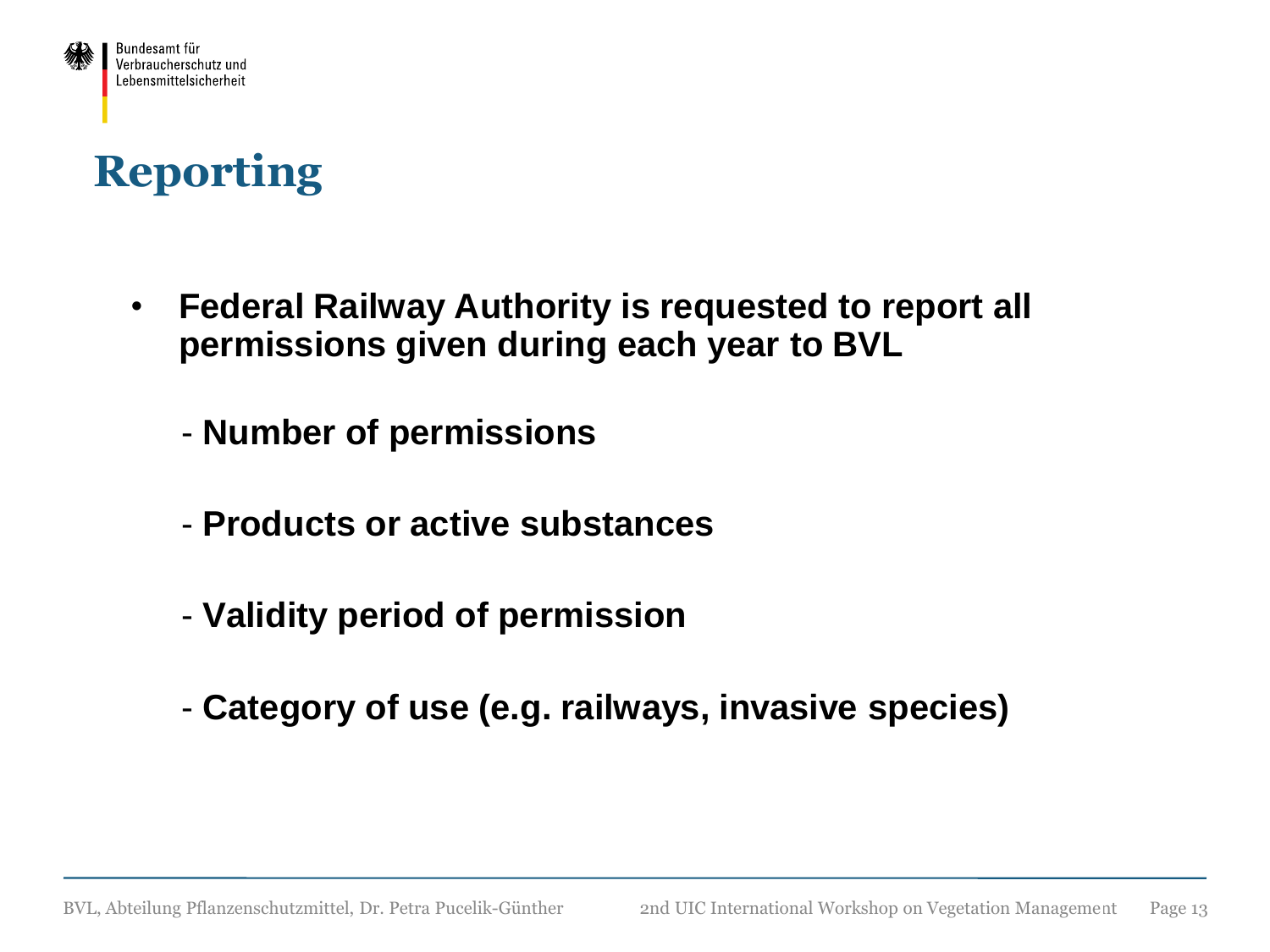

#### **Conclusions**

- **Specific risk assessment and mitigation is necessary for applications differing from usual agricultural use**
- **Long experience in Germany with risk management for herbicide use on railways**
- **Specific and effective risk management is needed to allow vegetation management on railways**